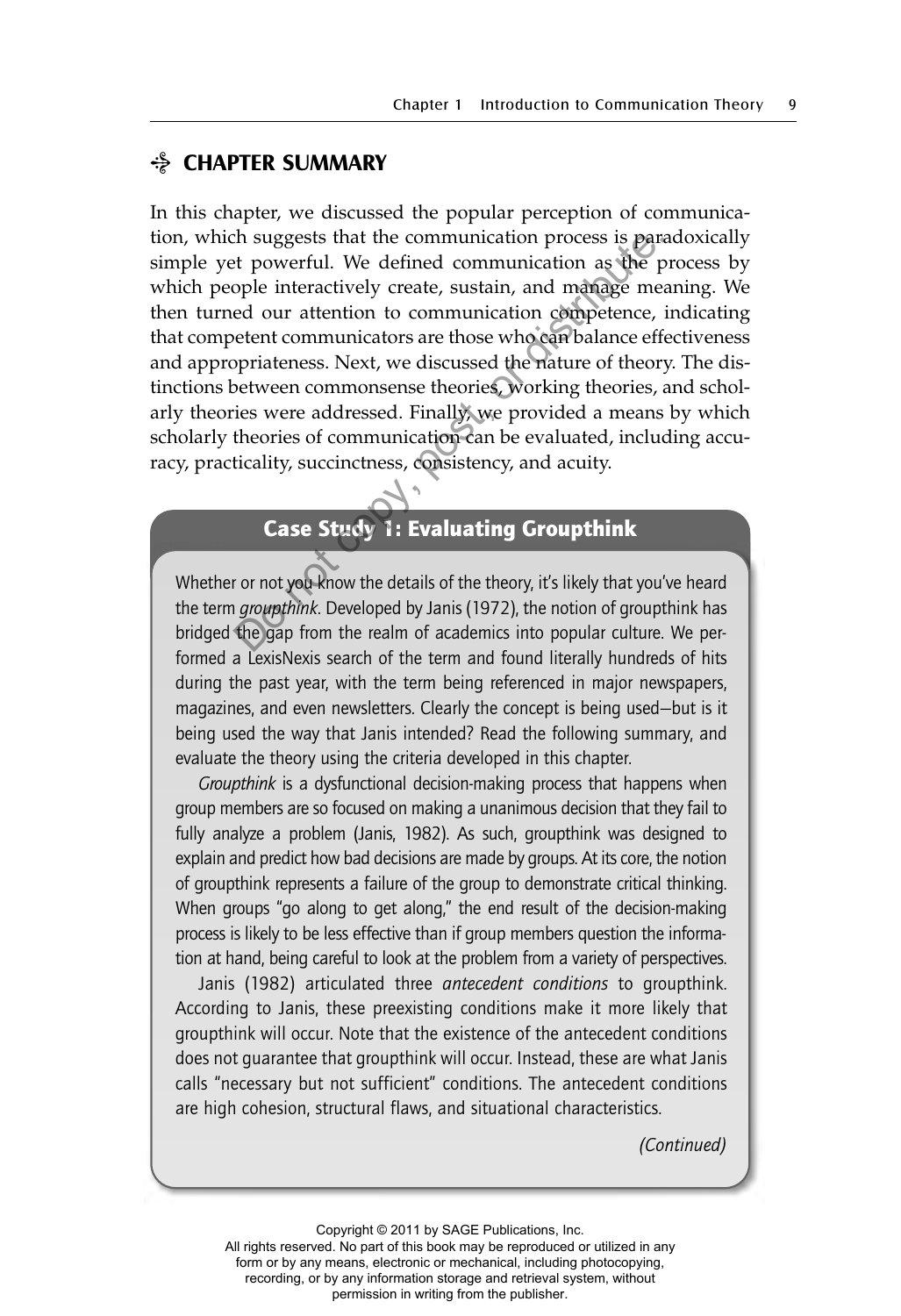#### *(Continued)*

First, *cohesion* refers to the degree of connection between group members, or a sense of solidarity (Janis, 1982). Because groupthink emphasizes the preservation of group harmony, a high degree of cohesion is necessary for groupthink to occur. Yet Janis's notion that cohesion might engender bad decision making is novel. Think about your own workplace; in how many "team-building" activities have you taken part? If you are a fulltime student, how many of your classes have started with "icebreakers" so that the class might feel more connected to each other? Typically, workplace cohesion is viewed positively, but Janis warns that cohesion might make people reluctant to "rock the boat"; yet rocking the boat might be necessary to make the best possible decision. In the preservation of group that they are disconnected from the percent<br>perferance of copy, a high degree of cohesio<br>for groupthink to occur. Yet Janis's notion that cohesio<br>for groupthink to occur. Yet Janis's notion tha

The second antecedent condition, *structural flaws*, refers to problems with the way the group is organized (Janis, 1982). Janis identified four specific structural flaws—any one of which might lead to groupthink. First, *group insulation* means that the group is somehow isolated from the larger world. Perhaps they meet so frequently with each other and so infrequently with others outside the group that they are disconnected from the larger system. Perhaps the group hasn't had direct experience with the problem at hand. This insulation might lead to an inability to process adequately all of the information necessary to make an effective decision. The second structural flaw is *biased leadership*. If the leader already has his or her mind made up or has a personal stake in the decision, group members might defer to the leader simply because of the power differential, regardless of whether the leader's solution is good. Third, a *lack of procedural norms* can lead to groupthink. Not having a process in place for how to make a decision can happen either because the group has not taken the time to create the process or because the group fails to follow the process. In either case, following a standard process can prevent the group from inadvertently missing a key component of the decision-making process. Last, too much *homogeneity* is problematic. Homogeneity refers to similarity; group members who are very similar—in background, values, or beliefs—are less likely to challenge each other's ideas.

The third and final antecedent condition is *situational characteristics* (Janis, 1982). In short, groupthink is more likely to occur in times of *high stress*. This high stress might come from pressures from outside the group. Groups that work in the pharmaceutical industry experience stress from Food and Drug Administration (FDA) requirements. Television network executives experience pressures from advertisers. Sometimes external forces place undue pressure on the group through operating constraints, threats,

form or by any means, electronic or mechanical, including photocopying, recording, or by any information storage and retrieval system, without permission in writing from the publisher.

Copyright © 2011 by SAGE Publications, Inc. All rights reserved. No part of this book may be reproduced or utilized in any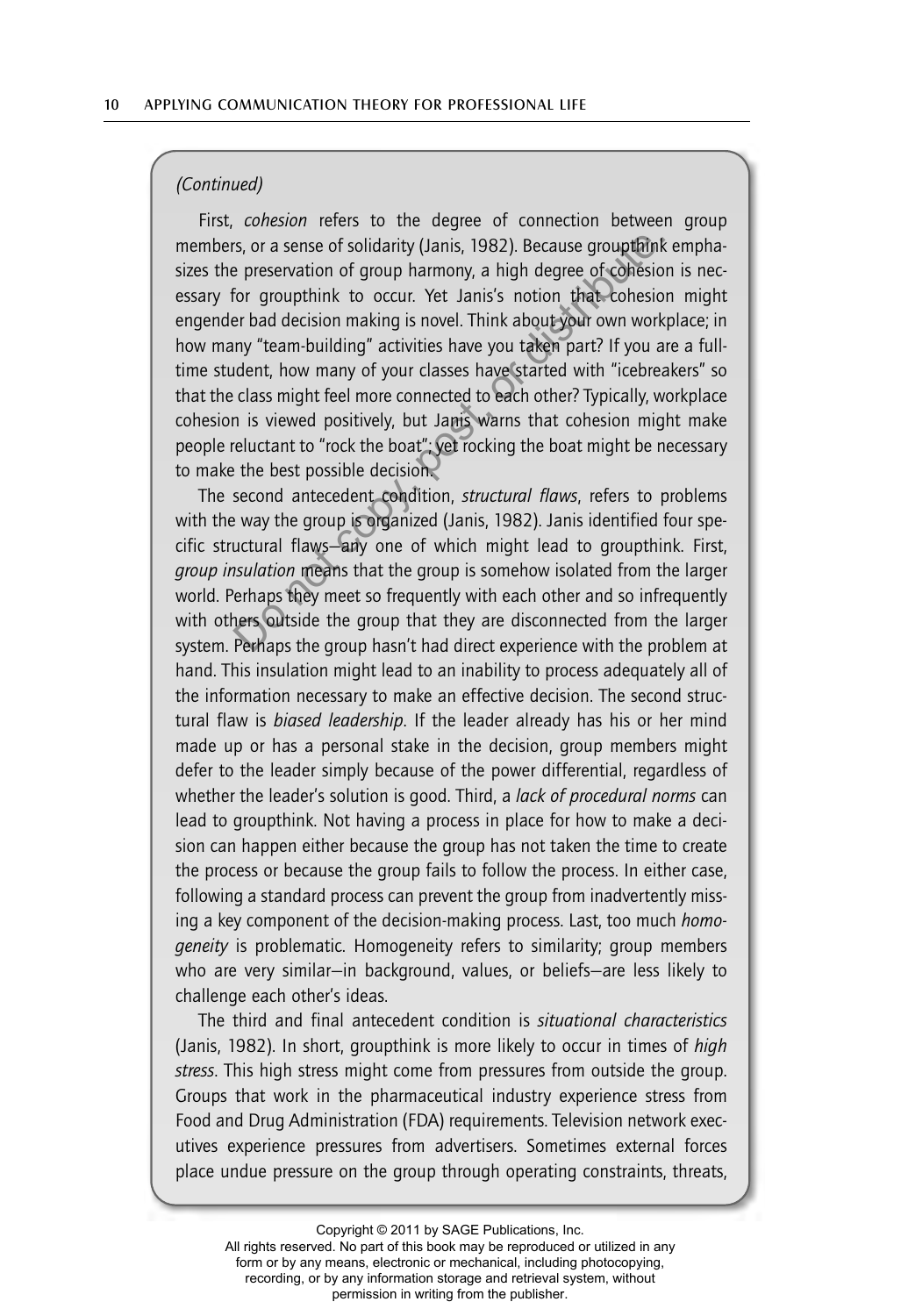or legal requirements. High stress might also come in the form of *time pressures*; the more rapidly a decision has to be made, the less likely that all possible solutions have been adequately studied.

Stressors don't always come from outside the group, however (Janis, 1982). Groups that have experienced *recent failures* may lose confidence in their decision-making ability, and the loss of confidence might create a selffulfilling prophecy. The final category of situational characteristics is *moral dilemmas*; if a group feels that the viable alternatives represent ethical challenges, they are more likely to fall prey to groupthink. Consider a situation where a group can come up with only three solutions to a problem, but two of the three are deemed ethically inappropriate—the group is likely to pursue the third option, regardless of how good it might be. utions have been adequately studied.<br>Sors don't always come from outside the group, howeve<br>Groups that have experienced *recent failures* may lose confic<br>ision-making ability, and the loss of confidence might crea<br>j prophe

Again, these three antecedent conditions are necessary—but not sufficient for groupthink. In other words, all three conditions must be present to some degree for groupthink to occur; however, simply because these circumstances exist doesn't guarantee the occurrence of groupthink. Instead, Janis (1982) argued that you have to examine how the group operates to observe *symptoms of the groupthink process*. He identified eight symptoms that are grouped into three categories: overestimation of the group, closedmindedness, and pressure toward uniformity.

The first classification of symptoms falls into the category known as *overestimation of the group* (Janis, 1982). Overestimation occurs when group members have an inflated view of the group's abilities. Two specific symptoms to look for are *illusion of invulnerability* (a belief that the group won't or can't fail) and a belief in the *inherent morality of the group* (a belief that because the group is good, the decisions the group makes have to be good). Note that both of these symptoms are representative of a level of unwavering confidence in the group and its abilities. As such, group members might not feel it is necessary to critically analyze the decisions being made.

Janis (1982) labeled the second category of groupthink symptoms *closed-mindedness*. These symptoms demonstrate polarized thinking, which means viewing the world in extremes. Things are perceived either as good or bad, right or wrong. If they are good, they are wholly good; if they are bad, they are wholly bad. If a decision is right, it must be completely right. Two specific instances of this category are stereotyping out-groups and collective rationalization. First, *stereotyping* out-groups refers to the process of demonizing other groups and their leaders. Frequently, images of good and evil are invoked, such as former president George W. Bush's 2002 designation of Iran, Iraq, and North Korea as the "axis of evil."

*(Continued)*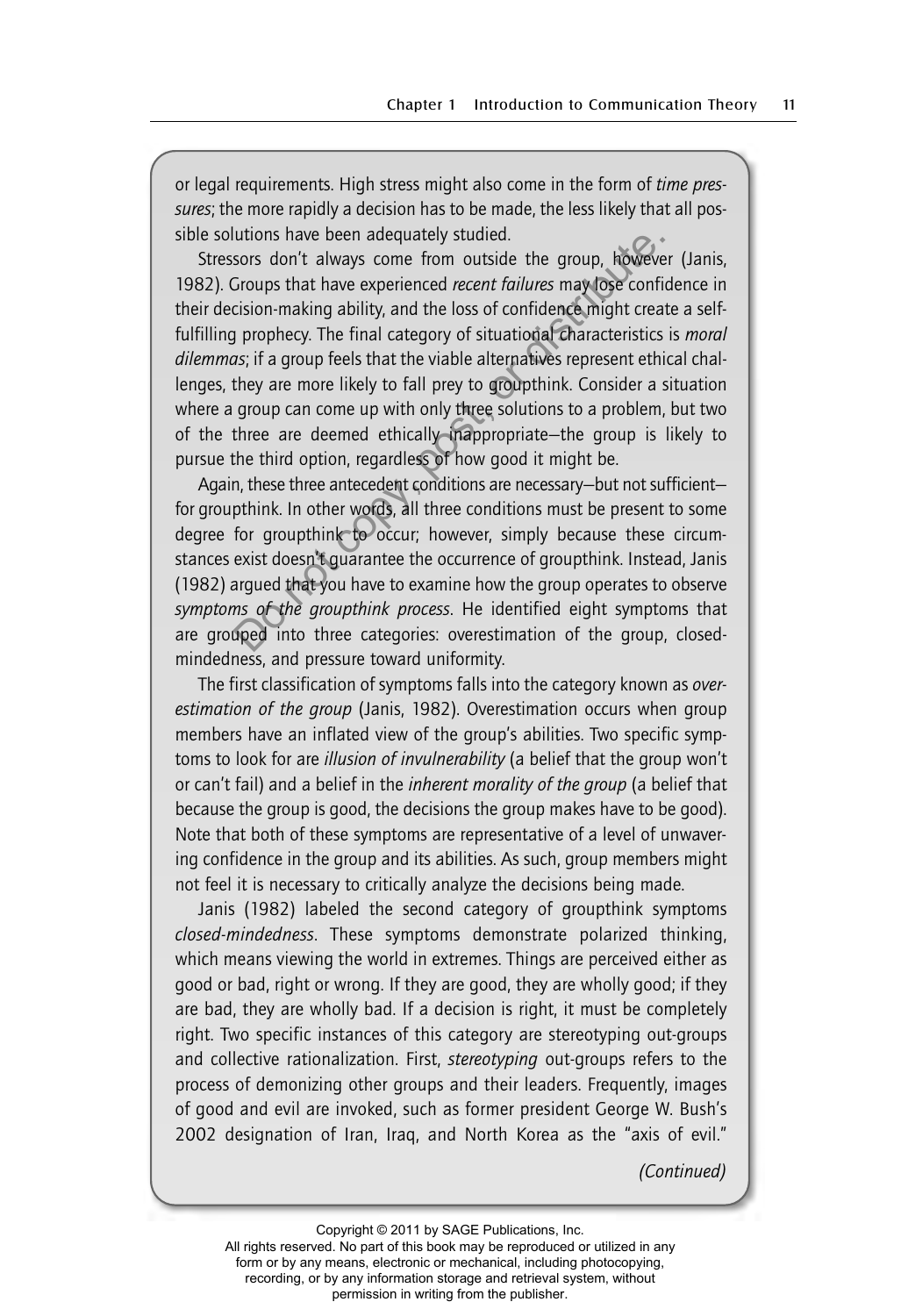#### *(Continued)*

When other groups are portrayed as uncompromisingly bad, it is easier to justify decisions that might put those groups in jeopardy. *Collective rationalization* means that the group members tend to justify their decisions by talking themselves into it. As an example, consider a group that spends only 5 minutes coming up with a solution and 25 minutes discussing why they are right in making the decision. Rather than critically analyze the decision, group members come up with a litany of reasons to defend why it's a good decision.

The third and final symptom of groupthink is organized around the notion of *pressure toward uniformity* (Janis, 1982). When groupthink occurs, it is not only because the group has an inflated view of themselves or because they demonstrate polarized thinking; it is also because individual group members actively suppress critical thinking. *Self-censorship* means that group members tend to keep their mouths shut when experiencing doubts. Often they feel as though everyone else is "on board" with the decision, so they are afraid to go out on a limb with their concerns. This tendency also highlights the *illusion of unanimity*, which means that group members perceive that consensus has been reached, even if it really hasn't. As such, silence tends to be interpreted as consent. In fact, *self-appointed mindguards* are careful not to present any contrary information, even if they know it exists; in other words, a self-appointed mindguard engages in selfcensorship. If someone actually does question the decision, a group experiencing groupthink will often place *pressure on dissenters*; challenges to the group are squashed. lecisions that might put those groups in jeopardy. *Collection* means that the group members tend to justify their decithemselves into it. As an example, consider a group that spees coming up with a solution and 25 minutes

Janis developed his theory by analyzing six national political decisions, ranging from the positive (the Cuban Missile Crisis) to the negative (the Bay of Pigs). Despite how frequently the theory is referenced in both the academic and professional press, however, relatively little empirical research has sought to test the theory. At best this research has suggested limited support. Flowers (1977), Leana (1985), and Fodor and Smith (1982) tested part of the groupthink model and found support for those areas studied. Both Moorhead and Montanari (1986) and Ahlfinger and Esser (2001) found support for the proposition that groups with biased leaders were more likely to discourage dissent and fall prey to the illusion of morality, but in their studies such groups actually considered more alternatives, not fewer, as the theory would predict.

In his review of the theory, Baron (2005) concludes that Janis was "wrong about the antecedent conditions he specified ... not only are these conditions not necessary to provoke the symptoms of groupthink, but they

All rights reserved. No part of this book may be reproduced or utilized in any form or by any means, electronic or mechanical, including photocopying, recording, or by any information storage and retrieval system, without permission in writing from the publisher.

Copyright © 2011 by SAGE Publications, Inc.